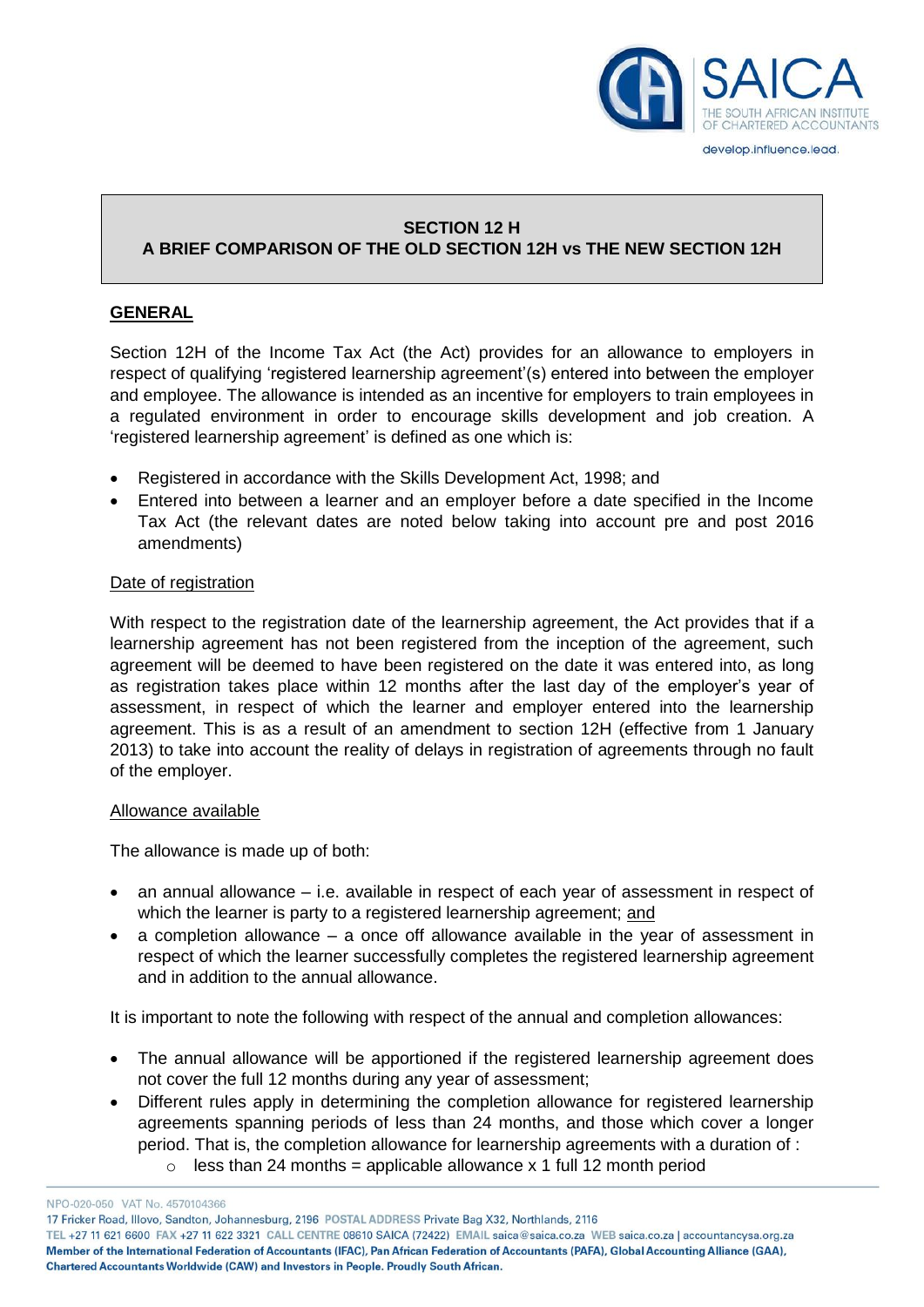

 $\circ$  more than 24 months = applicable allowance x the number of 12 month periods during which the learnership agreement was in place

By way of example:

- 1. Learnership agreement spanning 18 months, with a completion allowance of R30 000 for each completed 12 month period:
	- Completion allowance = R30 000 (R30 000  $\times$  1)
- 2. Learnership agreement spanning 36 months, with a completion allowance of R30 000 for each completed 12 month period
	- Completion allowance = R90 000 (R30 000  $\times$  3)

#### **2016 AMENDMENT**

The availability of the learnership allowance was due to come to an end with the last allowance being available in respect of any learnership agreements entered into before 1 October 2016.

However, after National Treasury conducted research into the effectiveness of the learnership allowance as a means of creating more employment and thereby growing the economy, a decision was taken to extend the learnership allowance.

In light of this, in terms of the Taxation Laws Amendment Bill, 2016 (yet to be promulgated), an allowance will now be available in respect of learnership agreements entered into after 30 September 2016, but before 1 April 2022. Note that, allowances in respect of registered learnership agreements entered into before 1 October 2016 will be based on the rules applicable prior to the 2016 amendment.

In addition to the extension in terms of the period in respect of which the allowance is now available, further amendments have been made with respect to the *quantum* of the allowance, which is further differentiated based on the NQF level of qualification of the learner with whom the learnership agreement is concluded.

**OLD SECTION 12H NEW SECTION 12H**  Applicable in respect of registered learnership agreements entered into

We set out below a brief comparison of the old and new section 12H.

| Applicable in respect of registered   •<br>learnership agreements entered into |           | Applicable in respect of learnership<br>agreements entered into AFTER 30 |
|--------------------------------------------------------------------------------|-----------|--------------------------------------------------------------------------|
| BEFORE 1 October 2016. Therefore, the                                          |           | September 2016, but BEFORE 1 April                                       |
| 'old' (pre-2016 amendment) rules still                                         |           | 2022.                                                                    |
| apply in respect of these agreements.                                          | $\bullet$ | Note the comment on the left regarding                                   |
|                                                                                |           | the date of registration.                                                |
| It is important to note that even where an                                     |           |                                                                          |
| agreement was not registered by 30                                             |           |                                                                          |
| September 2016, it may be deemed to                                            |           |                                                                          |
| have been registered by such date if                                           |           |                                                                          |
| registration took place within 12 months                                       |           |                                                                          |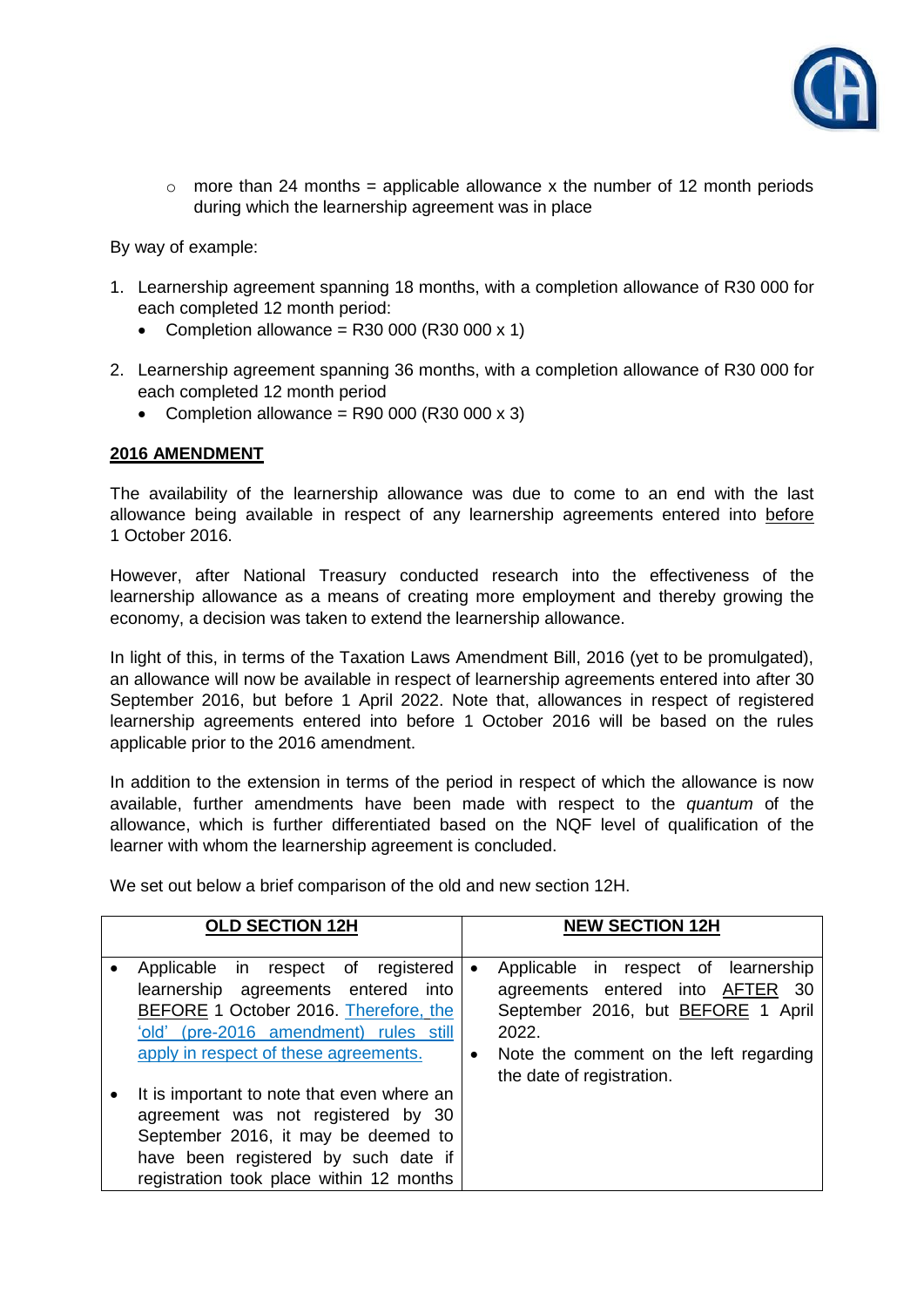

| after the end of the year of assessment in<br>respect of which the learner<br>and<br>employer entered into such agreement. |                                                                                                                                                                                                                |  |  |
|----------------------------------------------------------------------------------------------------------------------------|----------------------------------------------------------------------------------------------------------------------------------------------------------------------------------------------------------------|--|--|
| Learners with no disabilities:                                                                                             |                                                                                                                                                                                                                |  |  |
| Annual allowance - R30 000<br>Completion allowance - R30 000                                                               | Annual allowance:<br>$\bullet$<br>NQF level 1 - 6 - R40 000<br>$\bigcap$<br>NQF level 7 - 10 - R20 000<br>Completion allowance:<br>NQF level 1 - 6 - R40 000<br>$\cap$<br>NOF level 7 - 10 - R20 000<br>$\cap$ |  |  |
| <b>Learners with disabilities:</b>                                                                                         | <b>Learners with disabilities:</b>                                                                                                                                                                             |  |  |
| Annual allowance - R50 000                                                                                                 | Annual allowance:                                                                                                                                                                                              |  |  |
| Completion allowance - R50 000                                                                                             | NQF level 1 - 6 - R60 000<br>$\cap$<br>NQF level 7 - 10 - R50 000<br>$\cap$<br>Completion allowance:<br>NQF level 1 - 6 - R60 000<br>$\cap$<br>NQF level 7 - 10 - R50 000<br>$\Omega$                          |  |  |

Refer to the examples below which illustrate how one would determine the allowance available in different circumstances/scenarios:

- Company A has a December year-end
- The following learnership agreements were entered into:

|   |                     | Learner   NQF level   Date entered into | Term      | <b>Successful completion date</b> |
|---|---------------------|-----------------------------------------|-----------|-----------------------------------|
| Α | 6                   | 1 May 2016                              |           | 30 months 131 October 2018        |
| в | 1 October 2016<br>6 |                                         | 18 months | 30 March 2018                     |
| C | 8                   | 1 November 2016                         |           | 24 months 131 October 2018        |

All learners have no disabilities.

## **Year-ended 31 December 2016**

- E Learner A annual allowance: R 30 000  $\times$  8/12 months = R20 000
- E Learner B annual allowance: R 40 000 X  $3/12$  months = R10 000
- Learner C annual allowance: R 20 000  $X$  2/12 months = R3 333

Total Section 12H allowance for Company  $A = R333333$ 

## **Year-ended 31 December 2017:**

- Elearner A annual allowance: R 30 000 X 12/12 months = R30 000
- E Learner B annual allowance: R 40 000 X 12/12 months = R40 000
- E Learner C annual allowance: R 20 000 X 12/12 months = R20 000

Total Section 12H allowance for Company A = R90 000